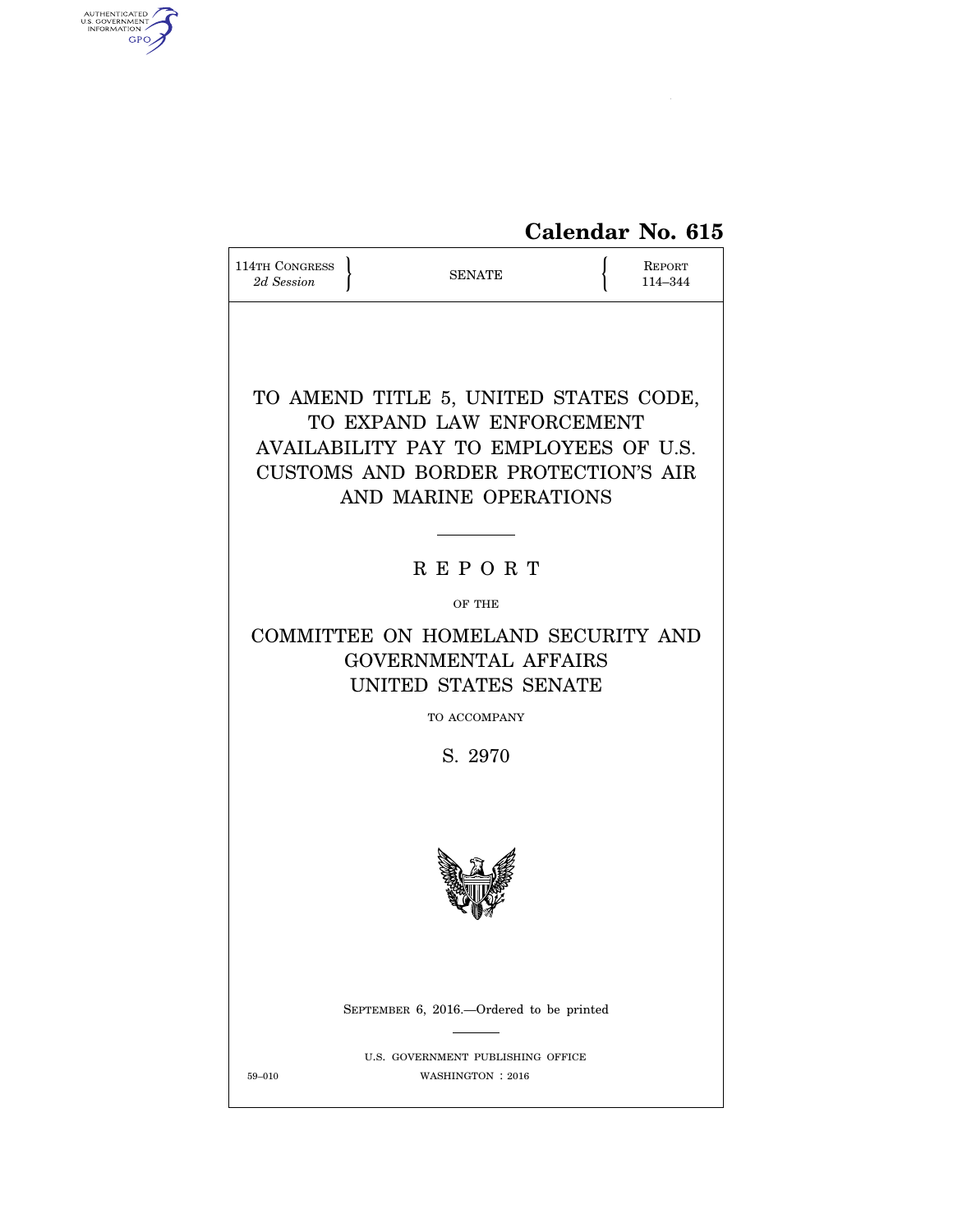#### COMMITTEE ON HOMELAND SECURITY AND GOVERNMENTAL AFFAIRS

RON JOHNSON, Wisconsin, *Chairman* 

JOHN MCCAIN, Arizona ROB PORTMAN, Ohio RAND PAUL, Kentucky JAMES LANKFORD, Oklahoma MICHAEL B. ENZI, Wyoming KELLY AYOTTE, New Hampshire JONI ERNST, Iowa BEN SASSE, Nebraska

THOMAS R. CARPER, Delaware CLAIRE MCCASKILL, Missouri JON TESTER, Montana TAMMY BALDWIN, Wisconsin HEIDI HEITKAMP, North Dakota CORY A. BOOKER, New Jersey GARY C. PETERS, Michigan

CHRISTOPHER R. HIXON, *Staff Director*  GABRIELLE D'ADAMO SINGER, *Chief Counsel*  COURTNEY J. ALLEN, *Counsel*  GABRIELLE A. BATKIN, *Minority Staff Director*  JOHN P. KILVINGTON, *Minority Deputy Staff Director*  MARY BETH SCHULTZ, *Minority Chief Counsel*  ELLEN W. HARRINGTON, *Minority Professional Staff Member*  LAURA W. KILBRIDE, *Chief Clerk*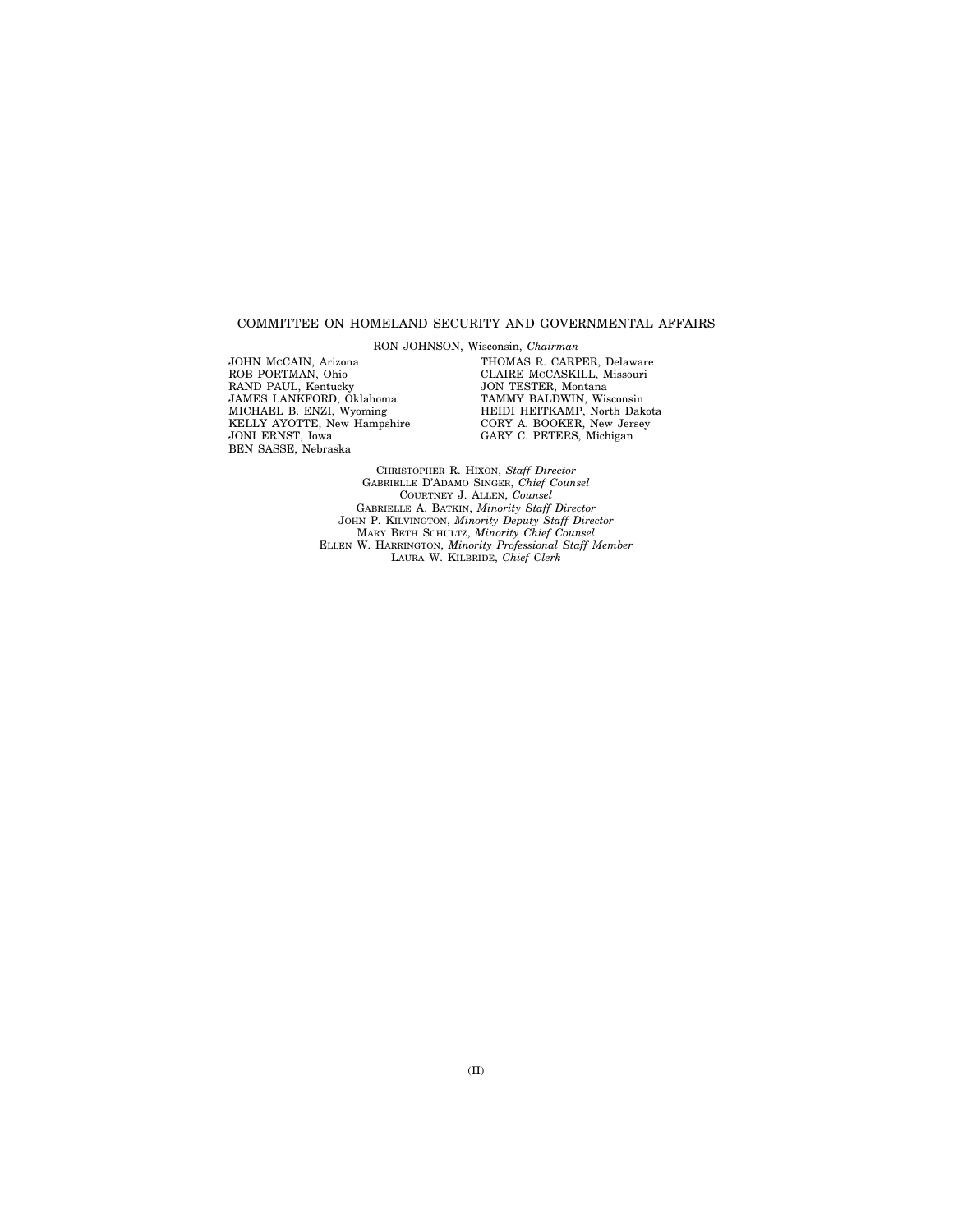# **Calendar No. 615**

Page

| 114TH CONGRESS ) | <b>SENATE</b> | REPORT  |
|------------------|---------------|---------|
| 2d Session       |               | 114–344 |

TO AMEND TITLE 5, UNITED STATES CODE, TO EXPAND LAW ENFORCEMENT AVAILABILITY PAY TO EMPLOYEES OF U.S. CUSTOMS AND BORDER PROTECTION'S AIR AND MARINE OPERATIONS

SEPTEMBER 6, 2016.—Ordered to be printed

Mr. JOHNSON, from the Committee on Homeland Security and Governmental Affairs, submitted the following

### R E P O R T

#### [To accompany S. 2970]

The Committee on Homeland Security and Governmental Affairs, to which was referred the bill (S. 2970) to amend title 5, United States Code, to expand law enforcement availability pay to employees of of the Air and Marine Operations of U.S. Customs and Border Protection, having considered the same, reports favorably thereon without amendment and recommends that the bill do pass.

#### **CONTENTS**

#### I. PURPOSE AND SUMMARY

The purpose of S. 2970 is to expand law enforcement availability pay (LEAP) to all law enforcement employees of the Air and Marine Operations (AMO) of U.S. Customs and Border Protection (CBP). This bill will allow all CBP AMO law enforcement employees to be compensated for overtime hours worked under the same pay system, creating a more efficient and equitable system for overtime pay.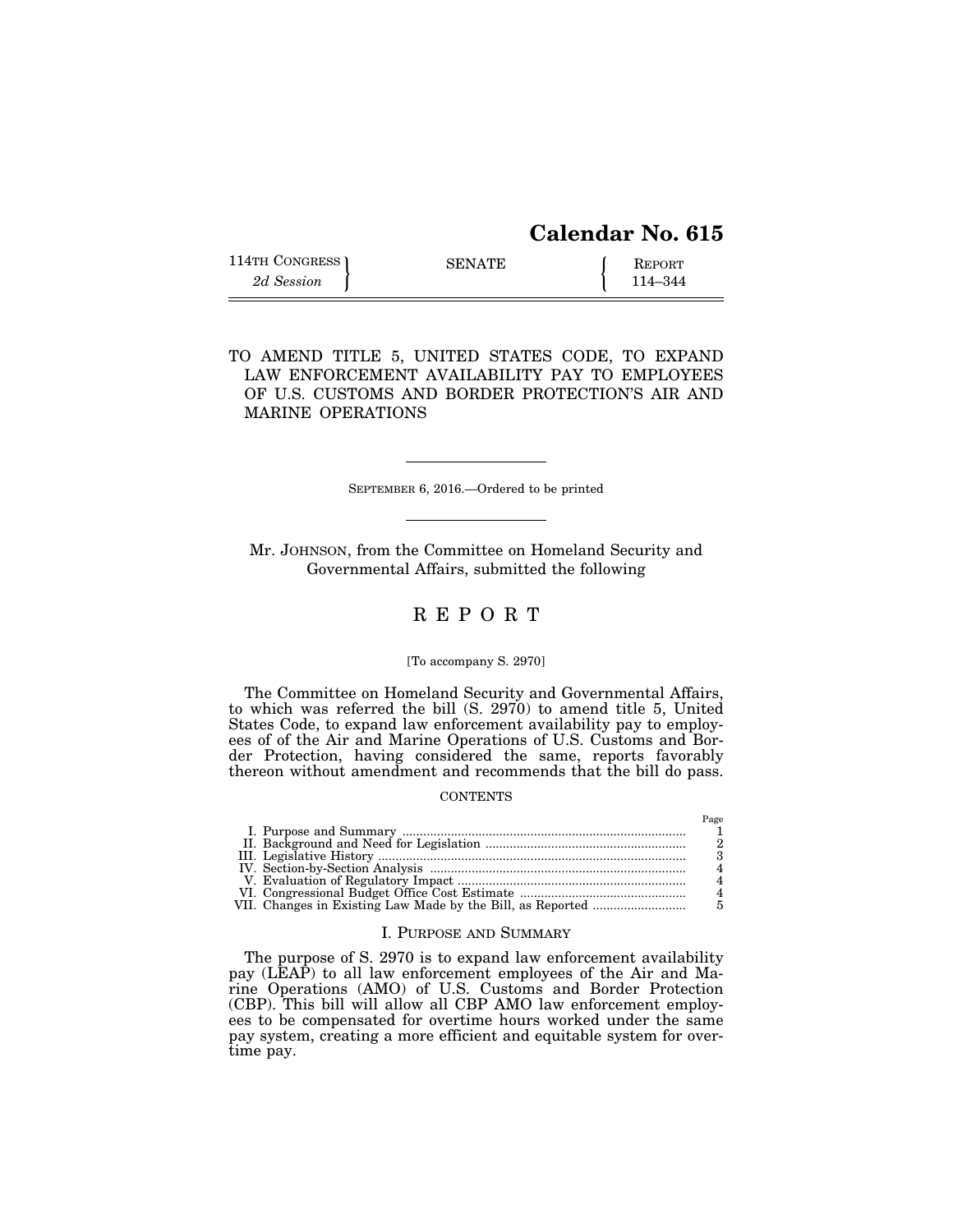#### II. BACKGROUND AND THE NEED FOR LEGISLATION

CBP AMO is a Federal law enforcement organization that provides ''advanced aeronautical and maritime capabilities . . . to detect, sort, intercept, track and apprehend criminals in diverse environments at and beyond U.S. borders."<sup>1</sup> The organization of CBP AMO has evolved since the creation of the Department of Homeland Security (DHS), with each new formation affecting the compensation structure for overtime hours worked by CBP AMO employees.

Prior to the establishment of DHS, AMO employees operated under the Air and Marine Interdiction Division of the Department of Treasury.2 The majority of AMO employees were eligible for overtime compensation through LEAP.3 When the Air and Marine Interdiction Division transitioned to DHS Immigration and Customs Enforcement (ICE), the office was renamed the Office of Air and Marine Operations.4 At ICE, those same employees remained under the LEAP overtime pay system.5

In 2005, DHS completed the transfer of the Office of Air and Marine Operations to CBP, where it currently remains.6 As a result of this transfer, CBP AMO employees' General Schedule (GS) pay scale levels were converted from the GS–1811 criminal investigation series to the GS–1801 general inspection, investigation, enforcement, and compliance series.7 This GS level conversion disqualified many CBP AMO law enforcement agents from LEAP pay, which is only available for employees classified as criminal investigators or customs pilots.8 Instead, these CBP AMO employees were eligible for Administratively Uncontrollable Overtime (AUO) compensation.9

On October 31, 2013, the Office of Special Counsel (OSC) issued a letter and investigative report to the President on abuse of AUO payments in DHS. $1\bar{0}$  Such payments are meant to be limited to occasional overtime work that cannot be predicted or controlled, but the Special Counsel found that in many instances it was being used for routine and predictable assignments.11

<sup>1</sup> *Air and Marine Operations Fact Sheet,* U.S. Customs and Border Protection, https://

<sup>&</sup>lt;sup>2</sup> Air and Marine: A Rich and Varied History of Service, U.S. Customs and Border Protection, https://www.cbp.gov/border-security/air-sea/air-and-marine-rich-and-varied-history-service. 3*See* 5 U.S.C. § 5545(a). Created by the Law Enforcement Availability Pay Act of 1994, LEAP

pay allows criminal investigators to receive 25 percent of basic pay for unscheduled duty hours worked in excess of the basic 40-hour work week. *See* Treasury, Postal Service, and General Government Appropriations Act, Pub. L. No. 103–329, § 633, 108 Stat. 2425 (1994); *see also* U.S. Customs and Border Protection Office of Air and Marine, Briefing with Comm. staff on premium<br>pay reform (Apr. 14, 2016).<br><sup>4</sup> Air and Marine: A Rich and Varied History of Service, supra note 2.

<sup>&</sup>lt;sup>5</sup> Briefing with Comm. staff on premium pay reform, supra note 3.<br>
<sup>6</sup> Air and Marine: A Rich and Varied History of Service, supra note 3.<br>
<sup>6</sup> Air and Marine: A Rich and Varied History of Service, supra note 2.<br>
<sup>8</sup> H. Resources on AUO Decertification (Oct. 15, 2014).<br><sup>10</sup>Letter from Carolyn N. Lerner, Special Counsel, Off. of Special Counsel, to President

Barack Obama, OSC File No. DI–13–0002 (Oct. 31, 2013) (with enclosed report). 11 *Id. See* 5 C.F.R. §§ 550.151, 550.153. Several whistleblowers alleged that at least some of

the time compensated with AUO was not spent performing work-related activities. Letter from<br>Carolyn N. Lerner, Special Counsel, Off. of Special Counsel, to President Barack Obama, OSC<br>File No. DI–13–0002 (Oct. 31, 2013) (w ees being compensated for not performing work related activities were not confirmed, in many instances the Special Counsel found that it was not proper to pay AUO for this work because the work was routine and predictable.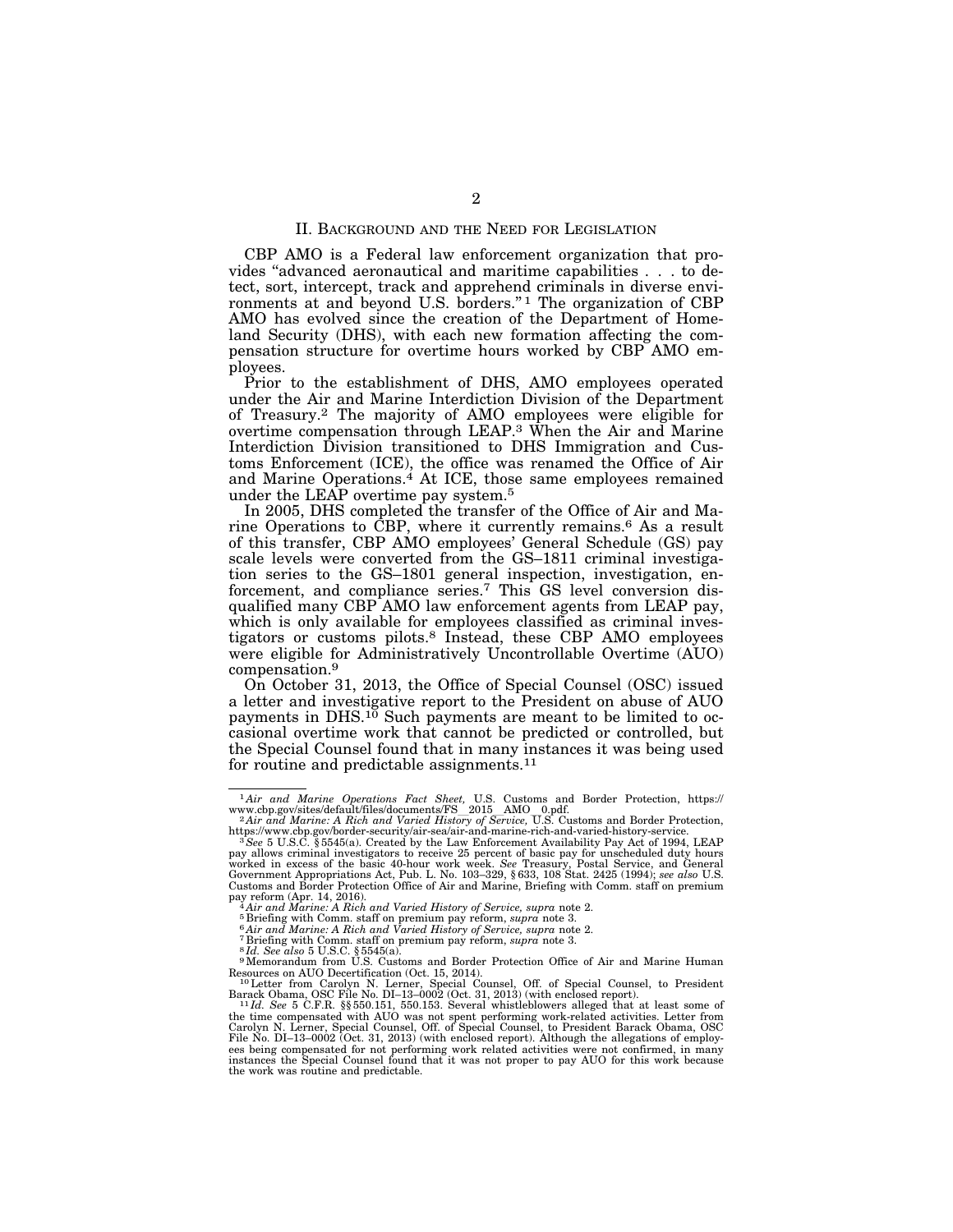In response to the Special Counsel's findings, DHS and CBP modified and reduced the number and types of employees eligible for AUO compensation.<sup>12</sup> In 2014, CBP AMO law enforcement employees in headquarters, training, and some supervisory positions were decertified from receiving AUO pay.13 As a result of this change, CBP AMO must utilize several different overtime pay structures for its employees: 14 CBP AMO pilots are authorized by statute for LEAP pay; <sup>15</sup> CBP AMO non-supervisory marine interdiction agents and non-supervisory aviation enforcement agents are still eligible for AUO compensation; 16 and some first-line supervisory oversight employees within CBP AMO receive AUO while others are compensated through the Federal Employees Pay Act.17

According to CBP AMO officials, the current status of having employees with different compensation systems working side-by-side ''has led to inefficiencies and inequities and can be problematic in managing operations."<sup>18</sup> Officials believe these pay differences ''may contribute to morale issues and retention and recruitment challenges.'' 19 Additionally, since each overtime system is required to be budgeted and reported differently, "there can be an operational impact to the mission if, due to budget constraints, overtime is not authorized and an aircraft or vessel is required to return to base for a crew change." <sup>20</sup> Having all CBP AMO law enforcement employees on a single overtime pay system would "alleviate[] such scenarios where unpredictable budgets inherent to other compensation systems can cause an operation to be sus $p$ ended."  $^{21}$ 

#### III. LEGISLATIVE HISTORY

S. 2970, a bill to amend title 5, United States Code, to expand law enforcement availability pay to employees of the Air and Marine Operations of U.S. Customs and Border Protection, was introduced on May 23, 2016, by Chairman Ron Johnson and Senators Heidi Heitkamp and Tammy Baldwin. The bill was referred to the Committee on Homeland Security and Governmental Affairs.

The Committee considered S. 2970 at a business meeting on May 25, 2016. The legislation was passed by voice vote with Senators Johnson, Portman, Paul, Lankford, Ayotte, Ernst, Sasse, Carper, McCaskill, Tester, Baldwin, Heitkamp, Booker, and Peters present.

On June 21, 2016, the companion to S. 2970, H.R. 4902, sponsored by Representatives Will Hurd, Gerald Connolly, Blake Farenthold, Michelle Lujan Grisham, Michael McCaul, and Martha

<sup>12</sup>Memorandum from Randolph D. Alles, Assistant Commissioner, U.S. Customs and Border Protection Office of Air and Marine, on Ensuring Compliance with the Rules Governing Admin-istratively Uncontrollable Overtime (Sept. 19, 2014). *See also* Memorandum from Alejandro N. Mayorkas, Deputy Sec., Dep't of Homeland Sec., on Improving AUO Administration in the Department of Homeland Security (May 23, 2014).<br>1<sup>3</sup> October 15, 2014, Memorandum, *supra* note 10.<br><sup>13</sup> October 15, 2014, Memorandum *s* 

Protection Office of Air and Marine, on Pay Compensation Authorities Compliance Plan (Oct. 17, 2014). 15 5 U.S.C. § 5545a(i). 16October 15, 2014, Memorandum, *supra* note 10. 17*See* 5 C.F.R. § 550.111.

land Sec., to Ron Johnson, Chairman, S. Comm. on Homeland Sec. and Governmental Affairs <sup>19</sup>*Id.*<br>(Feb. 29, 2016) (on file with Comm. staff).<br><sup>19</sup>*Id.* <sup>20</sup>*Id.*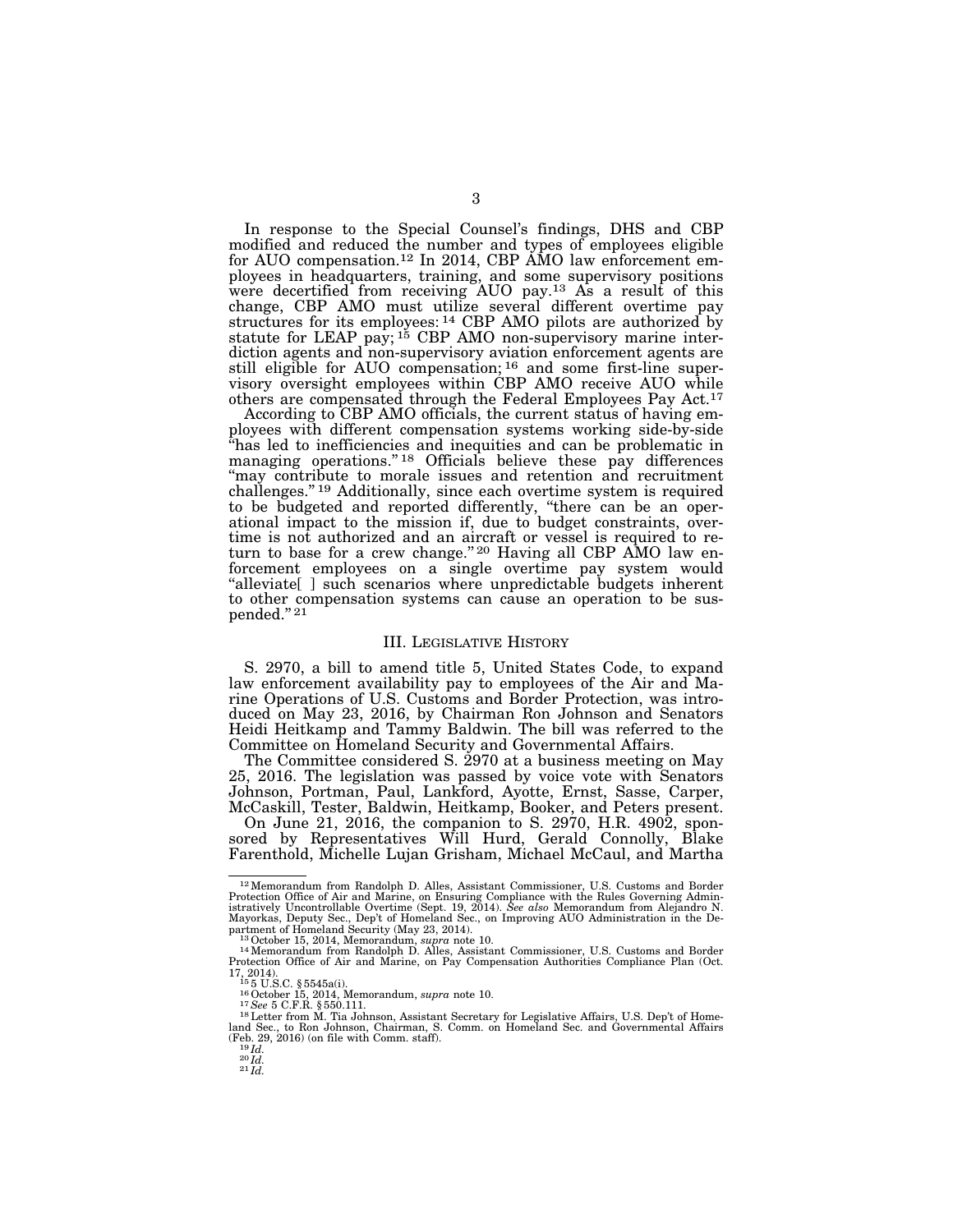McSally, passed the House of Representatives by a voice vote and was referred to the Committee.

#### IV. SECTION-BY-SECTION ANALYSIS OF THE BILL, AS REPORTED

#### *Section 1. Law enforcement ability pay for employees of the Air and Marine Operations of U.S. Customs and Border Protection*

This section modifies title 5 of the United States Code so that all CBP AMO law enforcement employees, not just CBP AMO pilots, are authorized to receive LEAP pay to compensate for overtime hours worked.

#### V. EVALUATION OF REGULATORY IMPACT

Pursuant to the requirements of paragraph 11(b) of rule XXVI of the Standing Rules of the Senate, the Committee has considered the regulatory impact of this bill and determined that the bill will have no regulatory impact within the meaning of the rules. The Committee agrees with the Congressional Budget Office's statement that the bill contains no intergovernmental or private-sector mandates as defined in the Unfunded Mandates Reform Act (UMRA) and would impose no costs on state, local, or tribal governments.

#### VI. CONGRESSIONAL BUDGET OFFICE COST ESTIMATE

#### JUNE 14, 2016.

Hon. RON JOHNSON,

#### *Chairman, Committee on Homeland Security and Governmental Affairs,*

*U.S. Senate, Washington, DC.* 

DEAR MR. CHAIRMAN: The Congressional Budget Office has prepared the enclosed cost estimate for S. 2970, a bill to amend title 5, United States Code, to expand law enforcement availability pay to employees of the Air and Marine Operations of U.S. Customs and Border Protection.

If you wish further details on this estimate, we will be pleased to provide them. The CBO staff contact is Mark Grabowicz.

Sincerely,

#### KEITH HALL.

#### Enclosure.

#### *S. 2970—A bill to amend title 5, United States Code, to expand law enforcement availability pay to employees of the Air and Marine Operations of U.S. Customs and Border Protection*

S. 2970 would change the system for determining overtime compensation for certain employees of Air and Marine Operations in U.S. Customs and Border Protection (CBP). Based on information from CBP, CBO estimates that implementing S. 2970 would reduce costs by about \$2 million annually or \$10 million over the 2017– 2021 period, assuming future appropriations are reduced consistent with the bill's provisions. Enacting the legislation would not affect direct spending or revenues; therefore, pay-as-you-go procedures do not apply. CBO estimates that enacting S. 2970 would not increase net direct spending or on-budget deficits in any of the four consecutive 10-year periods beginning in 2027.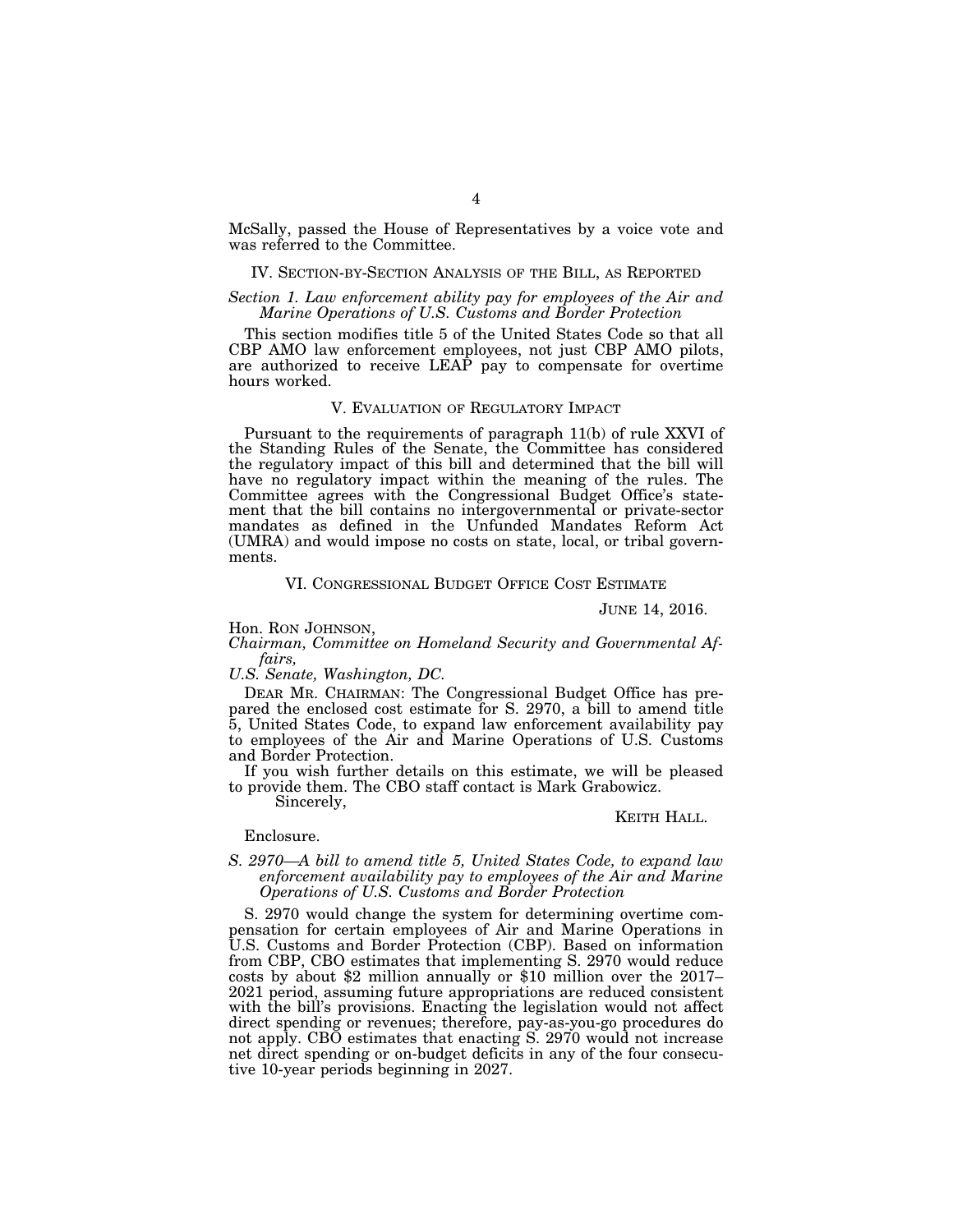Under current law, about 500 law enforcement officers in Air and Marine Operations are eligible for overtime compensation under three different schedules: the Administratively Uncontrollable Overtime (AUO), the Fair Labor Standards Act (FLSA), and the Federal Employee Pay Act (FEPA). Total overtime costs for those officers, including pay and benefits, totaled \$18 million in 2015. Their total base pay was \$46 million in that year.

Under S. 2970, law enforcement officers in Air and Marine Operations would no longer be eligible for overtime compensation under AUO or the FLSA. The bill would make them eligible for Law Enforcement Availability Pay, and they would remain eligible for FEPA overtime pay. Costs would decline under S. 2970 mostly because the affected officers would no longer receive compensation required under the FLSA. According to CBP, if the overtime pay system in S. 2970 had been implemented for fiscal year 2015, total overtime costs for the affected officers would have been about \$16 million, or about \$2 million lower than the actual overtime expense for that year for those officers.

S. 2970 contains no intergovernmental or private-sector mandates as defined in the Unfunded Mandates Reform Act and would not affect the budgets of state, local, or tribal governments.

On May 16, 2016, CBO transmitted a cost estimate for H.R. 4902, a bill to amend title 5, United States Code, to expand law enforcement availability pay to employees of U.S. Customs and Border Protection's Air and Marine Operations, as ordered reported by the House Committee on Oversight and Government Reform on April 14, 2016. The two bills are similar and CBO's estimates of their budgetary effects are the same.

The CBO staff contact for this estimate is Mark Grabowicz. The estimate was approved by H. Samuel Papenfuss, Deputy Assistant Director for Budget Analysis.

VII. CHANGES IN EXISTING LAW MADE BY THE BILL, AS REPORTED

In compliance with paragraph 12 of rule XXVI of the Standing Rules of the Senate, changes in existing law made by the bill, as reported, are shown as follows: (existing law proposed to be omitted is enclosed in brackets, new matter is printed in italic, and existing law in which no change is proposed is shown in roman):

## **UNITED STATES CODE**

\* \* \* \* \* \* \*

### **TITLE 5—GOVERNMENT ORGANIZATION AND EMPLOYEES**

| ∗                                   | ×.     | ∗ | $\ast$ | * | × | × |  |  |  |
|-------------------------------------|--------|---|--------|---|---|---|--|--|--|
| <b>PART III-EMPLOYEES</b>           |        |   |        |   |   |   |  |  |  |
| ×                                   | $\ast$ | ∗ | *      | * | × | × |  |  |  |
| <b>Subpart D-Pay and Allowances</b> |        |   |        |   |   |   |  |  |  |
| ×                                   | ×.     | * | ×      | × | × | × |  |  |  |